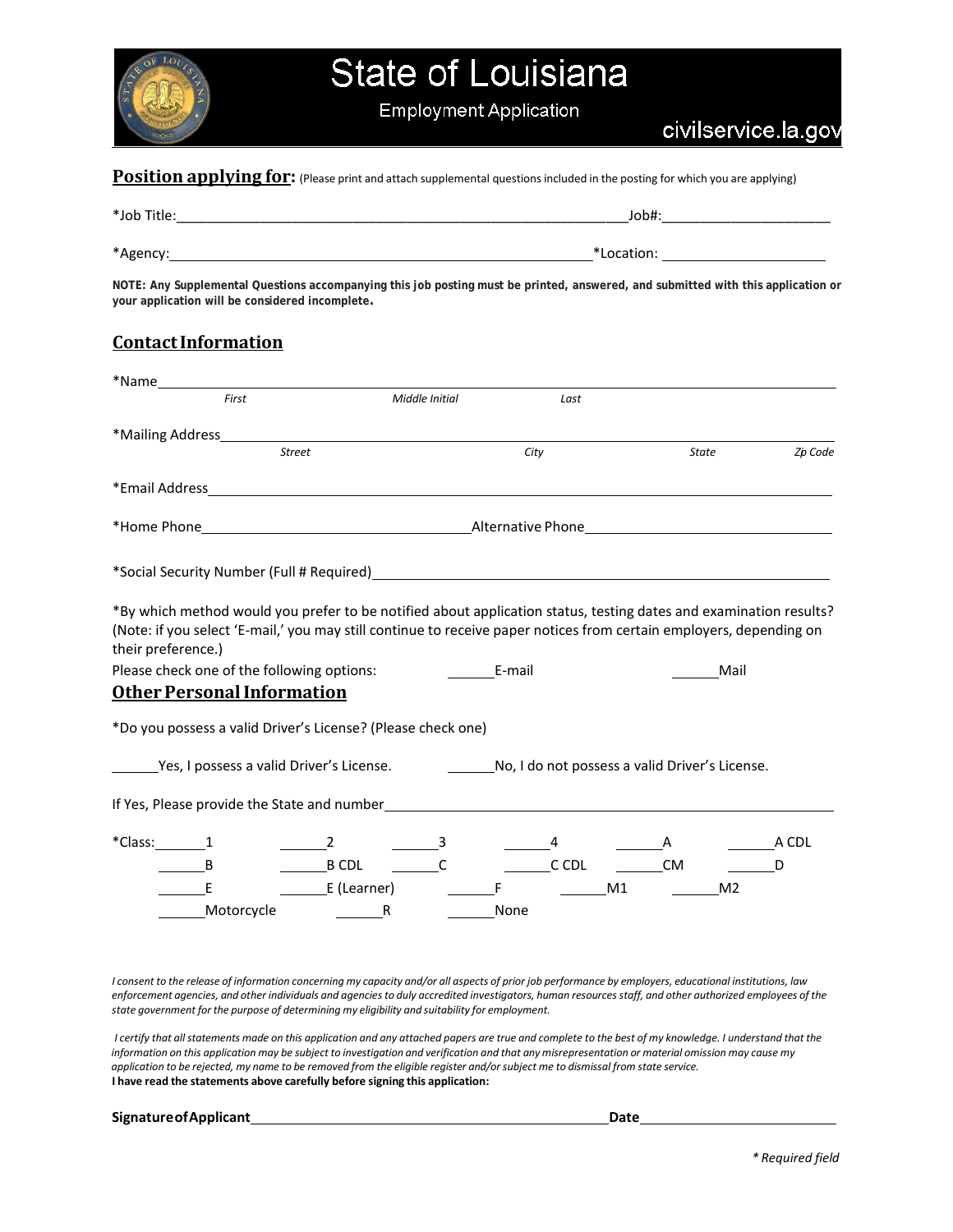### **Additional Information**

\*Can you, after employment, submit proof of your legal right to work in the United States? (Please check one) <u>Notice and the New Yes are not needed</u> the Note and Note and Note and Note and Note and Note and Note and Note and Note and Note and Note and Note and Note and Note and Note and Note and Note and Note and Note and Note an

\*Please check the types of employment you will accept: Permanent Fermanent Temporary

Certificates and Licenses

| <b>Type</b> | <b>License Number</b> | <b>Issued By</b> | Date Issued | <b>Date Expires</b> |
|-------------|-----------------------|------------------|-------------|---------------------|
|             |                       |                  |             |                     |
|             |                       |                  |             |                     |

Additional Skills

\*Are you currently at least 18 years old? \_\_\_\_\_\_\_\_Yes \_\_\_\_\_\_\_\_\_\_\_\_\_\_\_\_\_\_\_No

| prospects.             | The State of Louisiana requests the information below so we may comply with federal Equal Employment<br>Opportunity law requirements. The information is strictly voluntary and in no way influences employment                                                                                                                                                                                                                                                                                                                                                                                                                                                                                  |                       |                                |                  |                                    |
|------------------------|--------------------------------------------------------------------------------------------------------------------------------------------------------------------------------------------------------------------------------------------------------------------------------------------------------------------------------------------------------------------------------------------------------------------------------------------------------------------------------------------------------------------------------------------------------------------------------------------------------------------------------------------------------------------------------------------------|-----------------------|--------------------------------|------------------|------------------------------------|
|                        | Gender: Male                                                                                                                                                                                                                                                                                                                                                                                                                                                                                                                                                                                                                                                                                     | Female                |                                | Decline to state |                                    |
|                        | Ethnicity: Hispanic or Latino                                                                                                                                                                                                                                                                                                                                                                                                                                                                                                                                                                                                                                                                    |                       | Non-Hispanic or Non-Latino     |                  | Decline to state                   |
|                        | Race: White/Caucasian                                                                                                                                                                                                                                                                                                                                                                                                                                                                                                                                                                                                                                                                            | __________Asian       | American Indian/Alaskan Native |                  |                                    |
|                        | Black or African American ____________Native Hawaiian or other Pacific Islander                                                                                                                                                                                                                                                                                                                                                                                                                                                                                                                                                                                                                  |                       |                                |                  |                                    |
|                        | 2 or more races                                                                                                                                                                                                                                                                                                                                                                                                                                                                                                                                                                                                                                                                                  | Decline to state      |                                |                  |                                    |
|                        |                                                                                                                                                                                                                                                                                                                                                                                                                                                                                                                                                                                                                                                                                                  |                       |                                |                  |                                    |
|                        | How did you find out about this job?<br>Please select all that apply to you:<br>I am a certified Vocational Rehabilitation Client. (Rule 22.8(a))<br>I have a 3.5 GPA or higher for my baccalaureate degree. (Rule 22.8(c))<br>I am an active duty member of the armed forces, or a veteran of the armed forces who has served at least<br>90 days of active service for purposes other than training and who has been honorably discharged from active<br>duty within the previous 12 months. (Rule 22.8(d))<br>I am eligible for Non-competitive Re-employment. (Rule 23.13)<br>I am a current permanent classified state employee in a job which requires the same Civil Service test as this | Civil Service website |                                |                  | Paper announcement at agency       |
| experience, enter N/A. | vacancy, and I have been in this job for at least the last six months.<br>None of the above.<br>*Are you an Army Pays participant?<br>To enable us to fully evaluate any military experience claimed, please list in the space provided below each rank and<br>grade you have held (e.g., include E, O or W grade) and the date that each was attained. If you do not have any military                                                                                                                                                                                                                                                                                                          | <u>Nes</u>            | $\overline{\phantom{a}}$ No    |                  |                                    |
|                        | * Are you claiming Veteran's Preference points on this application? ____________Yes<br>If claiming Veteran's Preference points, were you honorably discharged or discharged under honorable conditions<br>from the Armed Forces of the United States?<br>Are you an honorably discharged veteran who served either in peace or in war and who has one or more disabilities<br>recognized as service-connected by the Veteran's Administration?                                                                                                                                                                                                                                                   |                       | Yes                            | No<br>Yes        | No.<br>Does not apply<br><b>No</b> |

 $\overline{\phantom{0}}$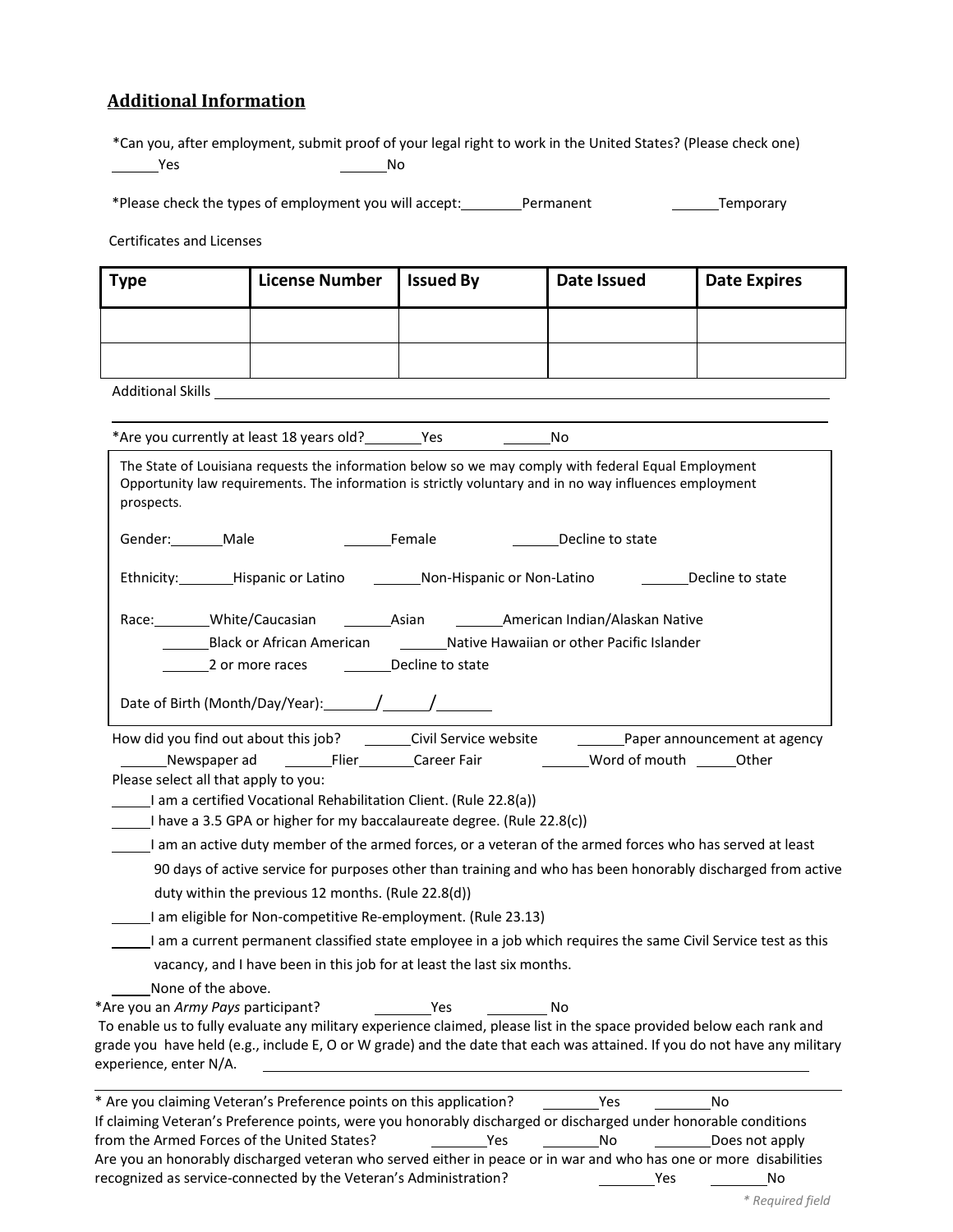#### **During which period did you serve? (check all that apply)**

In the wartime period April 6, 1917 through November 11, 1918

In the wartime period September 16, 1940 through July 25, 1947

In the wartime period June 27, 1950 through January 31, 1955

In the wartime period July 1, 1958 through May 7, 1975

In a peacetime campaign or expedition for which campaign badges are authorized

Post 09/11/01 for 90 days or more and for purposes other than training

Does not apply/None of the above

#### **Please select all that apply:**

I am the spouse of a veteran whose physical condition precludes his or her appointment to a civil service job in his or her usual line of work.

I am the unmarried widow of a deceased veteran who served in a war period as defined in the question above, or in a peacetime campaign or expedition.

I am the un‐remarried widowed parent of any person who died in active wartime or peacetime service or who suffered total and permanent disability in active wartime or peacetime service.

I am the divorced or separated parent of any person who died in wartime or peacetime service or who became totally and permanently disabled in wartime or peacetime service.

None of the above

| *Are you currently holding or running for an elective public office?<br>Yes                       | Nο |
|---------------------------------------------------------------------------------------------------|----|
| *Have you ever been fired from a job or resigned to avoid dismissal?<br>- Yes                     | N٥ |
| If "Yes", please explain below. A "Yes" answer will not necessarily bar you from state employment |    |

\*If you are a male from the ages 18 through 25, please answer the following question "Yes" or "No". If you are not a male in this group, select "Does not apply". Are you registered with the Selective Service System?

| Yes                                                 | No.                 |                  | Does not apply |                |               |
|-----------------------------------------------------|---------------------|------------------|----------------|----------------|---------------|
| In which parishes are you available for employment? |                     |                  | Acadia         | Allen          | Ascension     |
| Assumption                                          | Avoyelles           | Beauregard       | Bienville      | <b>Bossier</b> | Caddo         |
| Calcasieu                                           | Caldwell            | Cameron          | Catahoula      | Claiborne      | Concordia     |
| DeSoto                                              | E. Baton Rouge      | E. Carroll       | E. Feliciana   | Evangeline     | Franklin      |
| Grant                                               | Iberia              | <b>Iberville</b> | Jackson        | Jefferson      | Jeff Davis    |
| Lafayette                                           | Lafourche           | LaSalle          | Lincoln        | Livingston     | Madison       |
| Morehouse                                           | <b>Natchitoches</b> | Orleans          | Ouachita       | Plaquemines    | Pointe Coupee |
| Rapides                                             | <b>Red River</b>    | Richland         | Sabine         | St. Bernard    | St. Charles   |
| St. Helena                                          | St. James           | St. John         | St. Landry     | St. Martin     | St. Mary      |
| St. Tammany                                         | Tangipahoa          | Tensas           | Terrebonne     | Union          | Vermillion    |
| Vernon                                              | Washington          | Webster          | W. Baton Rouge | W. Carroll     | W. Feliciana  |
| Winn                                                |                     |                  |                |                |               |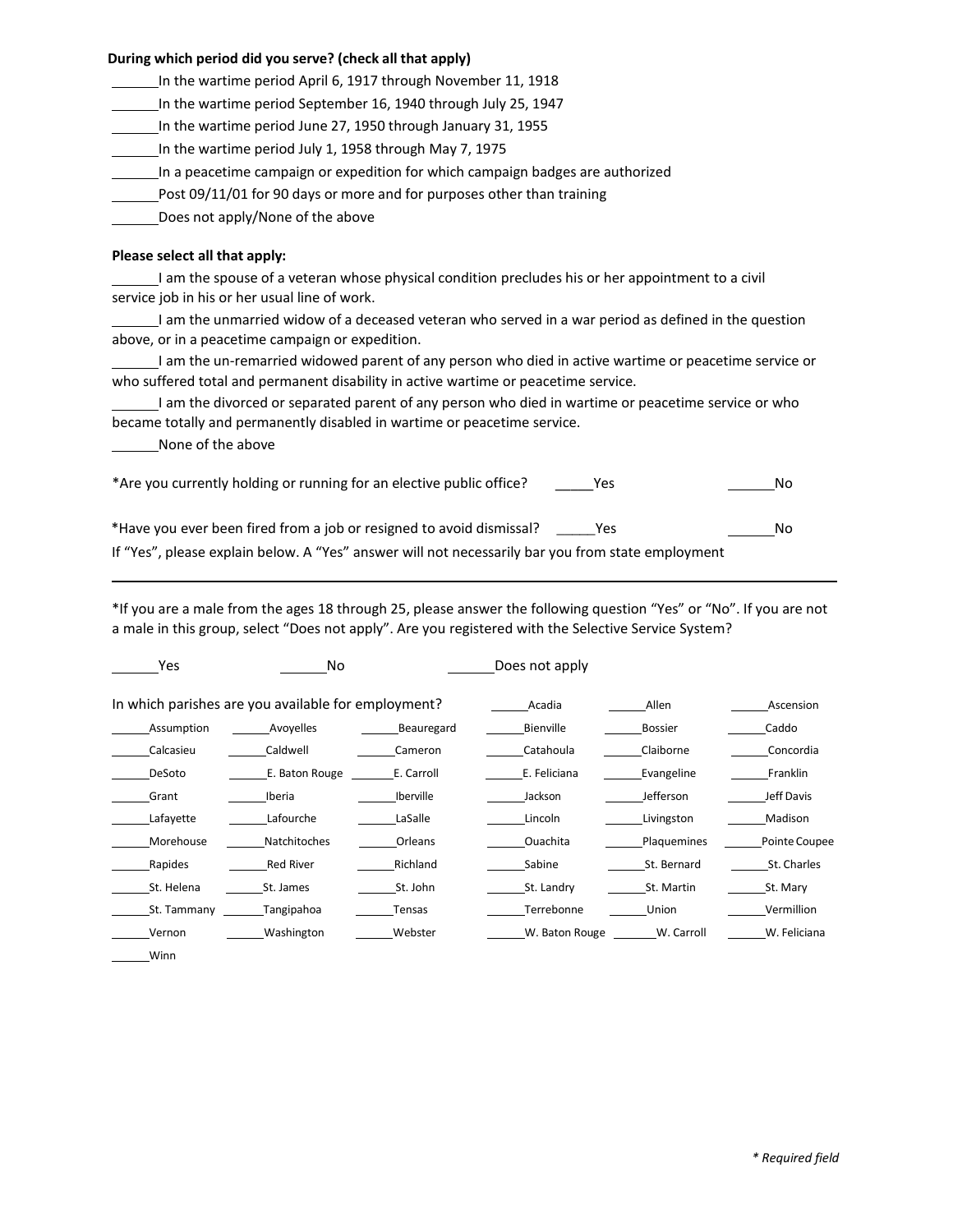# **Education**

| <b>Undergraduate Semester</b><br><b>Hours Completed</b>                              | <b>Undergraduate Quarter</b><br><b>Hours Completed</b> | <b>Completed</b> | <b>Graduate Semester Hours</b> | <b>Graduate Quarter Hours</b><br>Completed |
|--------------------------------------------------------------------------------------|--------------------------------------------------------|------------------|--------------------------------|--------------------------------------------|
|                                                                                      |                                                        |                  |                                | Year <u>____________________</u>           |
|                                                                                      |                                                        |                  |                                |                                            |
|                                                                                      |                                                        |                  |                                |                                            |
|                                                                                      |                                                        |                  |                                |                                            |
| Give the name and address of the school, major course of study, and degree achieved: |                                                        |                  |                                |                                            |
| Have you received a high school diploma or equivalency certificate?                  |                                                        |                  |                                | $\overline{\phantom{a}}$ No                |
|                                                                                      |                                                        |                  |                                |                                            |

| --<br><b>Hours Completed</b> | <b>Hours Completed</b> | <b>Completed</b> | Completed |
|------------------------------|------------------------|------------------|-----------|
|                              |                        |                  |           |

# **Work History**

Describe your work experience, beginning with your current or most recent job. Include military service, volunteer work, self‐employment, and part‐time employment.

| 1. Name of Present or Last                                           |                                                                                                                                                                                                                               |
|----------------------------------------------------------------------|-------------------------------------------------------------------------------------------------------------------------------------------------------------------------------------------------------------------------------|
|                                                                      |                                                                                                                                                                                                                               |
|                                                                      |                                                                                                                                                                                                                               |
|                                                                      |                                                                                                                                                                                                                               |
|                                                                      |                                                                                                                                                                                                                               |
|                                                                      | From (Month/Year) $\sqrt{ }$ To $\sqrt{ }$ Hours Per Week                                                                                                                                                                     |
|                                                                      | Number of Employees Supervised                                                                                                                                                                                                |
| May we contact this employer?<br>Yes No<br>Job Duties (give details) |                                                                                                                                                                                                                               |
|                                                                      | Reason For Leaving here are a series of the series of the series of the series of the series of the series of the series of the series of the series of the series of the series of the series of the series of the series of |
| 2. Your Next Most Recent                                             |                                                                                                                                                                                                                               |
|                                                                      |                                                                                                                                                                                                                               |
|                                                                      |                                                                                                                                                                                                                               |
|                                                                      | From $(Month/Year)$ $/$ To $/$ Hours Per Week                                                                                                                                                                                 |
|                                                                      | Number of Employees Supervised                                                                                                                                                                                                |
| May we contact this employer? Ves No                                 |                                                                                                                                                                                                                               |